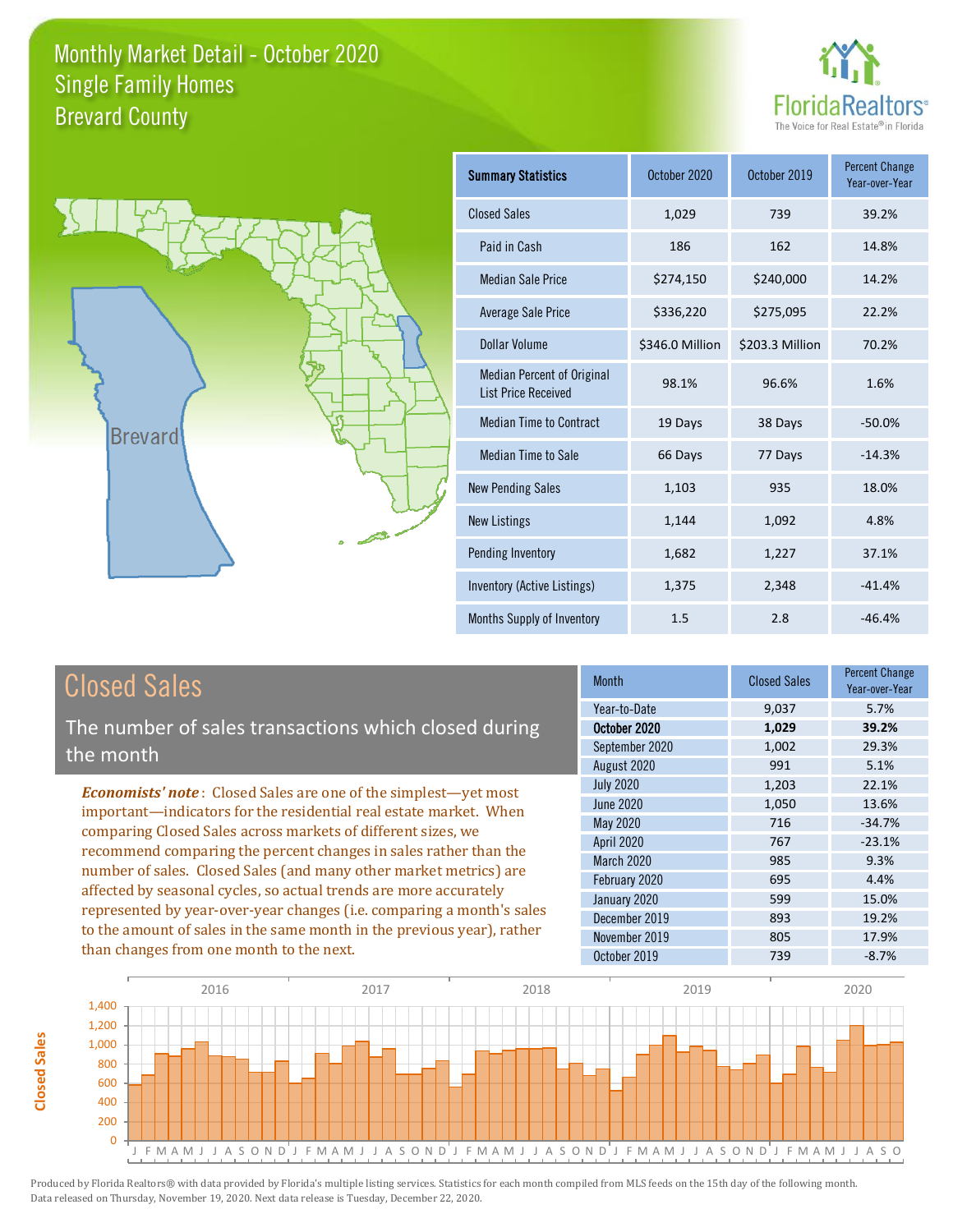this statistic should be interpreted with care.



168 -4.5%

| Cash Sales                                                                     | <b>Month</b>      | <b>Cash Sales</b> | <b>Percent Change</b><br>Year-over-Year |
|--------------------------------------------------------------------------------|-------------------|-------------------|-----------------------------------------|
|                                                                                | Year-to-Date      | 1.675             | $-9.3%$                                 |
| The number of Closed Sales during the month in which                           | October 2020      | 186               | 14.8%                                   |
| buyers exclusively paid in cash                                                | September 2020    | 198               | 28.6%                                   |
|                                                                                | August 2020       | 181               | $-8.1%$                                 |
|                                                                                | <b>July 2020</b>  | 218               | 6.9%                                    |
|                                                                                | June 2020         | 172               | $-1.7%$                                 |
| <b>Economists' note:</b> Cash Sales can be a useful indicator of the extent to | May 2020          | 123               | $-46.3%$                                |
| which investors are participating in the market. Why? Investors are            | <b>April 2020</b> | 103               | $-50.5%$                                |
| far more likely to have the funds to purchase a home available up front,       | <b>March 2020</b> | 183               | $-2.1%$                                 |
| whereas the typical homebuyer requires a mortgage or some other                | February 2020     | 146               | $-18.4%$                                |
| form of financing. There are, of course, many possible exceptions, so          | January 2020      | 165               | 9.3%                                    |

October 2019 162 -26.0% J F M A M J J A S O N D J F M A M J J A S O N D J F M A M J J A S O N D J F M A M J J A S O N D J F M A M J J A S O 0 50 100 150 200 250 300 2016 2017 2018 2019 2020

# Cash Sales as a Percentage of Closed Sales

The percentage of Closed Sales during the month which were Cash Sales

*Economists' note* : This statistic is simply another way of viewing Cash Sales. The remaining percentages of Closed Sales (i.e. those not paid fully in cash) each month involved some sort of financing, such as mortgages, owner/seller financing, assumed loans, etc.

| <b>Month</b>      | <b>Percent of Closed</b><br>Sales Paid in Cash | <b>Percent Change</b><br>Year-over-Year |
|-------------------|------------------------------------------------|-----------------------------------------|
| Year-to-Date      | 18.5%                                          | $-14.4%$                                |
| October 2020      | 18.1%                                          | $-17.4%$                                |
| September 2020    | 19.8%                                          | $-0.5%$                                 |
| August 2020       | 18.3%                                          | $-12.4%$                                |
| <b>July 2020</b>  | 18.1%                                          | $-12.6%$                                |
| <b>June 2020</b>  | 16.4%                                          | $-13.2%$                                |
| May 2020          | 17.2%                                          | $-17.7%$                                |
| <b>April 2020</b> | 13.4%                                          | $-35.6%$                                |
| <b>March 2020</b> | 18.6%                                          | $-10.6%$                                |
| February 2020     | 21.0%                                          | $-21.9%$                                |
| January 2020      | 27.5%                                          | $-5.2%$                                 |
| December 2019     | 18.8%                                          | $-20.0%$                                |
| November 2019     | 21.1%                                          | $-4.1%$                                 |
| October 2019      | 21.9%                                          | $-19.2%$                                |

November 2019 170 13.3%

December 2019

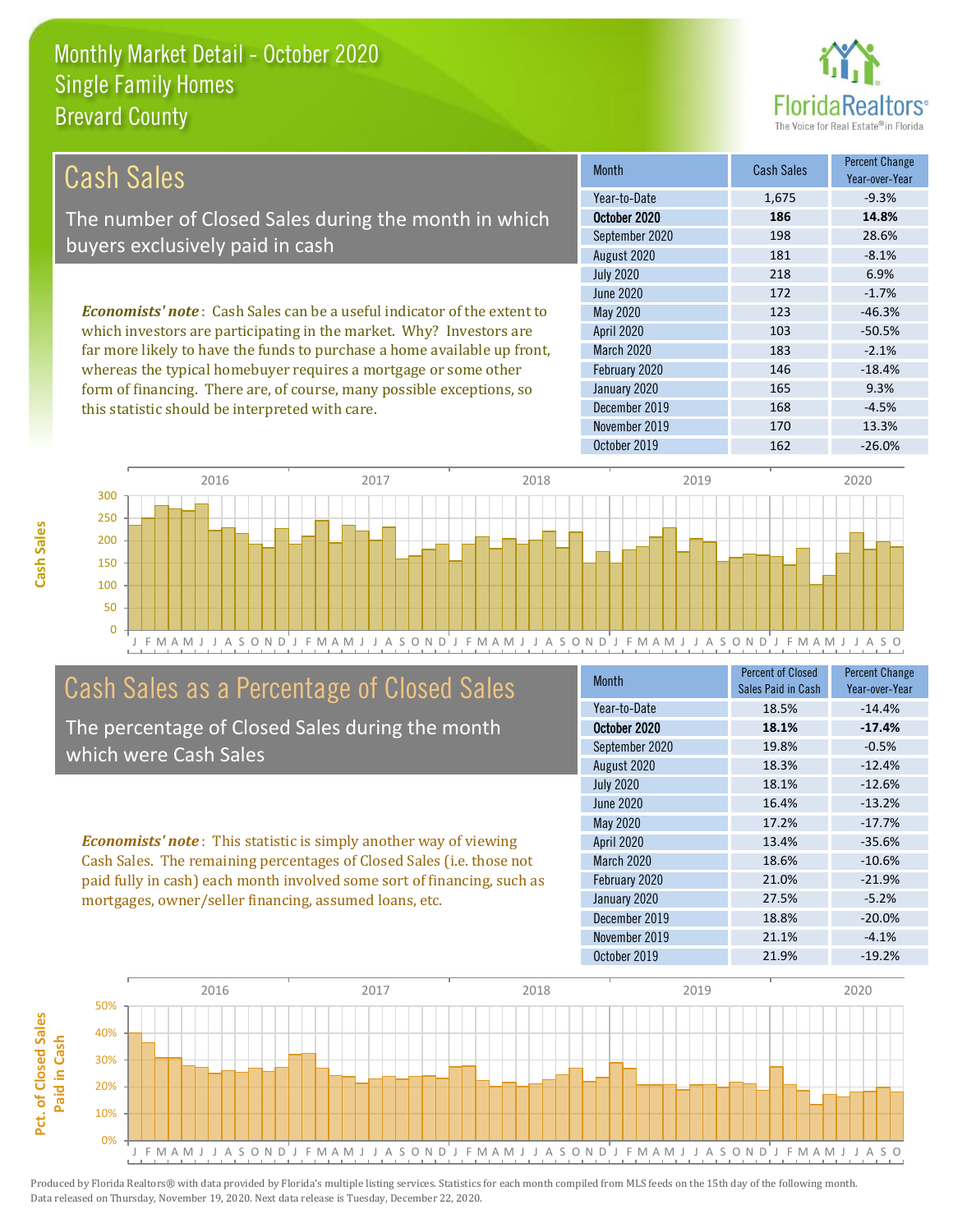

#### *Economists' note* : Median Sale Price is our preferred summary statistic for price activity because, unlike Average Sale Price, Median Sale Price is not sensitive to high sale prices for small numbers of homes that may not be characteristic of the market area. Keep in mind that median price trends over time are not always solely caused by changes in the general value of local real estate. Median sale price only reflects the values of the homes that *sold* each month, and the mix of the types of homes that sell can change over time. October 2019 **\$240,000** \$240,000 4.3% December 2019 **\$248,000** 8.3% November 2019 **\$240,000** 6.5% February 2020 \$248,000 7.8% January 2020 **\$240,982** 5.5% \$266,235 9.1% June 2020 **\$260,000** \$260,000 4.8% March 2020 \$259,571 14.0% September 2020 \$260,000 \$260,000 8.3% August 2020 \$268,500 14.7% May 2020 6250,000 4.5% April 2020 \$255,000 7.1% July 2020 Month Median Sale Price Percent Change Year-over-Year October 2020 **\$274,150 14.2%** Year-to-Date \$259,500 9.5% Median Sale Price The median sale price reported for the month (i.e. 50% of sales were above and 50% of sales were below)



## Average Sale Price

The average sale price reported for the month (i.e. total sales in dollars divided by the number of sales)

*Economists' note* : Usually, we prefer Median Sale Price over Average Sale Price as a summary statistic for home prices. However, Average Sale Price does have its uses—particularly when it is analyzed alongside the Median Sale Price. For one, the relative difference between the two statistics can provide some insight into the market for higher-end homes in an area.

| Month            | <b>Average Sale Price</b> | <b>Percent Change</b><br>Year-over-Year |
|------------------|---------------------------|-----------------------------------------|
| Year-to-Date     | \$311,940                 | 10.8%                                   |
| October 2020     | \$336,220                 | 22.2%                                   |
| September 2020   | \$323,334                 | 17.6%                                   |
| August 2020      | \$316,208                 | 9.3%                                    |
| <b>July 2020</b> | \$318,487                 | 10.2%                                   |
| <b>June 2020</b> | \$317,940                 | 8.8%                                    |
| May 2020         | \$292,052                 | 2.0%                                    |
| April 2020       | \$304,395                 | 8.1%                                    |
| March 2020       | \$304,720                 | 11.3%                                   |
| February 2020    | \$296,760                 | 8.0%                                    |
| January 2020     | \$283,356                 | 7.1%                                    |
| December 2019    | \$299,130                 | 8.5%                                    |
| November 2019    | \$286,042                 | 6.2%                                    |
| October 2019     | \$275,095                 | $-0.4%$                                 |



Produced by Florida Realtors® with data provided by Florida's multiple listing services. Statistics for each month compiled from MLS feeds on the 15th day of the following month. Data released on Thursday, November 19, 2020. Next data release is Tuesday, December 22, 2020.

**Average Sale Price**

**Average Sale Price**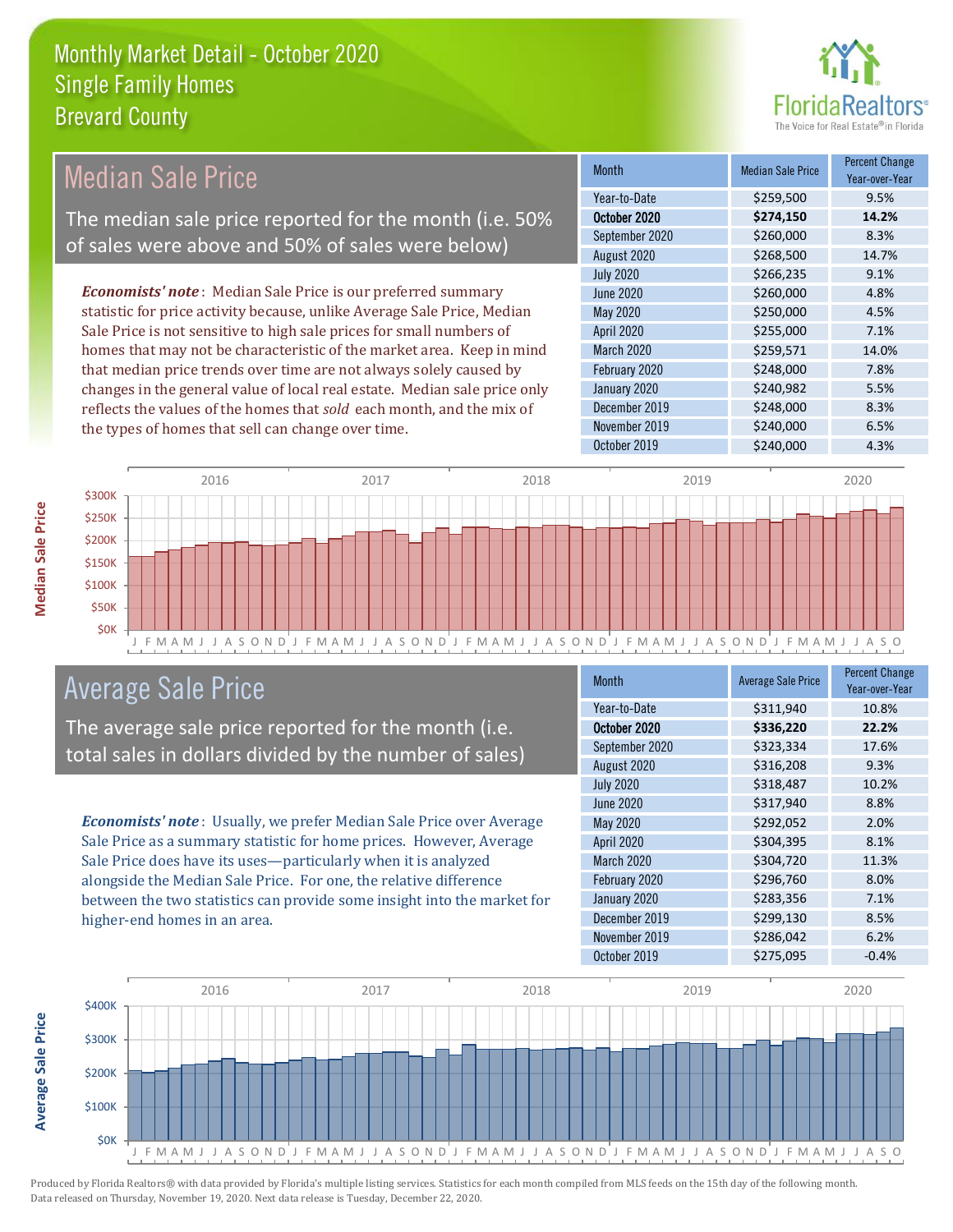

### ollar Volume

The sum of the sale prices for all sales which closed during the month

*Economists' note* : Dollar Volume is simply the sum of all sale prices in a given time period, and can quickly be calculated by multiplying Closed Sales by Average Sale Price. It is a strong indicator of the health of the real estate industry in a market, and is of particular interest to real estate professionals, investors, analysts, and government agencies. Potential home sellers and home buyers, on the other hand, will likely be better served by paying attention to trends in the two components of Dollar Volume (i.e. sales and prices) individually.

| <b>Month</b>     | Dollar Volume   | <b>Percent Change</b><br>Year-over-Year |
|------------------|-----------------|-----------------------------------------|
| Year-to-Date     | \$2.8 Billion   | 17.1%                                   |
| October 2020     | \$346.0 Million | 70.2%                                   |
| September 2020   | \$324.0 Million | 52.1%                                   |
| August 2020      | \$313.4 Million | 14.8%                                   |
| <b>July 2020</b> | \$383.1 Million | 34.5%                                   |
| June 2020        | \$333.8 Million | 23.6%                                   |
| May 2020         | \$209.1 Million | $-33.4%$                                |
| April 2020       | \$233.5 Million | $-17.0%$                                |
| March 2020       | \$300.1 Million | 21.6%                                   |
| February 2020    | \$206.2 Million | 12.8%                                   |
| January 2020     | \$169.7 Million | 23.1%                                   |
| December 2019    | \$267.1 Million | 29.4%                                   |
| November 2019    | \$230.3 Million | 25.1%                                   |
| October 2019     | \$203.3 Million | $-9.0%$                                 |



# Median Percent of Original List Price Received

The median of the sale price (as a percentage of the original list price) across all properties selling during the month

*Economists' note* : The Median Percent of Original List Price Received is useful as an indicator of market recovery, since it typically rises as buyers realize that the market may be moving away from them and they need to match the selling price (or better it) in order to get a contract on the house. This is usually the last measure to indicate a market has shifted from down to up, so it is what we would call a *lagging* indicator.

| <b>Month</b>     | Med. Pct. of Orig.<br><b>List Price Received</b> | <b>Percent Change</b><br>Year-over-Year |
|------------------|--------------------------------------------------|-----------------------------------------|
| Year-to-Date     | 97.5%                                            | 1.4%                                    |
| October 2020     | 98.1%                                            | 1.6%                                    |
| September 2020   | 98.0%                                            | 1.0%                                    |
| August 2020      | 97.9%                                            | 1.2%                                    |
| <b>July 2020</b> | 97.4%                                            | 0.9%                                    |
| <b>June 2020</b> | 97.4%                                            | 0.7%                                    |
| May 2020         | 97.4%                                            | 1.5%                                    |
| April 2020       | 97.6%                                            | 1.8%                                    |
| March 2020       | 97.3%                                            | 1.6%                                    |
| February 2020    | 97.1%                                            | 1.9%                                    |
| January 2020     | 96.5%                                            | 1.5%                                    |
| December 2019    | 96.9%                                            | 1.6%                                    |
| November 2019    | 97.1%                                            | 1.1%                                    |
| October 2019     | 96.6%                                            | 0.6%                                    |



Produced by Florida Realtors® with data provided by Florida's multiple listing services. Statistics for each month compiled from MLS feeds on the 15th day of the following month. Data released on Thursday, November 19, 2020. Next data release is Tuesday, December 22, 2020.

**Med. Pct. of Orig.** 

Med. Pct. of Orig.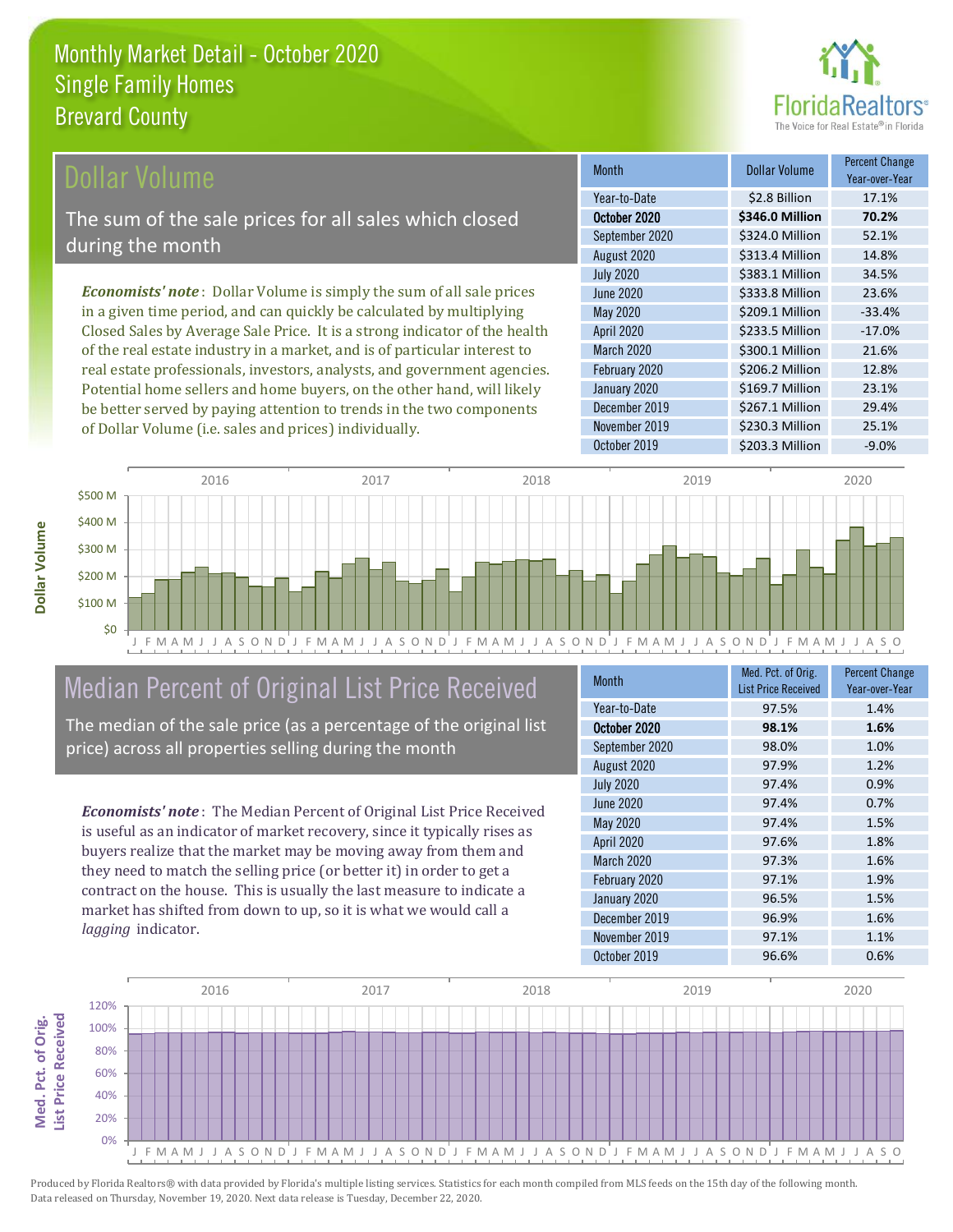

# Median Time to Contract

The median number of days between the listing date and contract date for all Closed Sales during the month

*Economists' note* : Like Time to Sale, Time to Contract is a measure of the length of the home selling process calculated for sales which closed during the month. The difference is that Time to Contract measures the number of days between the initial listing of a property and the signing of the contract which eventually led to the closing of the sale. When the gap between Median Time to Contract and Median Time to Sale grows, it is usually a sign of longer closing times and/or declining numbers of cash sales.

| <b>Month</b>     | Median Time to<br>Contract | <b>Percent Change</b><br>Year-over-Year |
|------------------|----------------------------|-----------------------------------------|
| Year-to-Date     | 28 Days                    | $-28.2%$                                |
| October 2020     | 19 Days                    | $-50.0%$                                |
| September 2020   | 19 Days                    | $-38.7%$                                |
| August 2020      | 21 Days                    | $-30.0%$                                |
| <b>July 2020</b> | 30 Days                    | $-6.3%$                                 |
| <b>June 2020</b> | 38 Days                    | 5.6%                                    |
| May 2020         | 26 Days                    | $-31.6%$                                |
| April 2020       | 20 Days                    | $-51.2%$                                |
| March 2020       | 31 Days                    | $-36.7%$                                |
| February 2020    | 38 Days                    | $-33.3%$                                |
| January 2020     | 36 Days                    | $-33.3%$                                |
| December 2019    | 30 Days                    | $-31.8%$                                |
| November 2019    | 29 Days                    | $-25.6%$                                |
| October 2019     | 38 Days                    | 11.8%                                   |



## Median Time to Sale

**Median Time to Contract**

**Median Time to** 

The median number of days between the listing date and closing date for all Closed Sales during the month

*Economists' note* : Time to Sale is a measure of the length of the home selling process, calculated as the number of days between the initial listing of a property and the closing of the sale. *Median* Time to Sale is the amount of time the "middle" property selling this month was on the market. That is, 50% of homes selling this month took *less* time to sell, and 50% of homes took *more* time to sell. Median Time to Sale gives a more accurate picture than Average Time to Sale, which can be skewed upward by small numbers of properties taking an abnormally long time to sell.

| <b>Month</b>     | <b>Median Time to Sale</b> | <b>Percent Change</b><br>Year-over-Year |
|------------------|----------------------------|-----------------------------------------|
| Year-to-Date     | 74 Days                    | $-6.3%$                                 |
| October 2020     | 66 Days                    | $-14.3%$                                |
| September 2020   | 65 Days                    | $-11.0%$                                |
| August 2020      | 67 Days                    | $-5.6%$                                 |
| <b>July 2020</b> | 75 Days                    | 1.4%                                    |
| <b>June 2020</b> | 85 Days                    | 13.3%                                   |
| May 2020         | 72 Days                    | $-8.9%$                                 |
| April 2020       | 63 Days                    | $-20.3%$                                |
| March 2020       | 75 Days                    | $-16.7%$                                |
| February 2020    | 83 Days                    | $-11.7%$                                |
| January 2020     | 79 Days                    | $-14.1%$                                |
| December 2019    | 69 Days                    | $-15.9%$                                |
| November 2019    | 67 Days                    | $-15.2%$                                |
| October 2019     | 77 Days                    | 5.5%                                    |

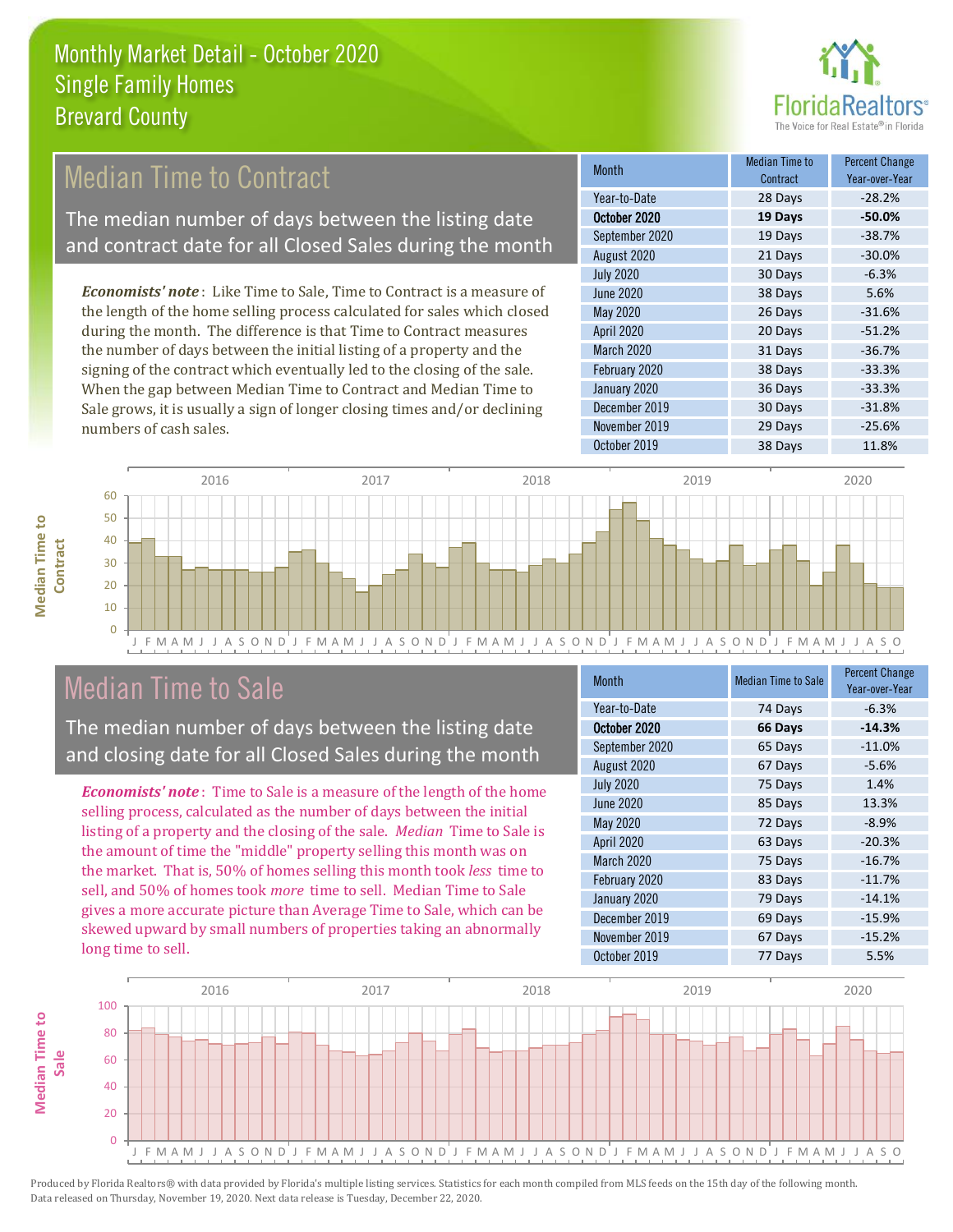

| New Pending Sales                                                             | <b>Month</b>      | <b>New Pending Sales</b> | <b>Percent Change</b><br>Year-over-Year |
|-------------------------------------------------------------------------------|-------------------|--------------------------|-----------------------------------------|
|                                                                               | Year-to-Date      | 10,587                   | 9.3%                                    |
| The number of listed properties that went under                               | October 2020      | 1,103                    | 18.0%                                   |
| contract during the month                                                     | September 2020    | 1,060                    | 35.2%                                   |
|                                                                               | August 2020       | 1,090                    | 22.1%                                   |
|                                                                               | <b>July 2020</b>  | 1,148                    | 14.2%                                   |
| <b>Economists' note:</b> Because of the typical length of time it takes for a | June 2020         | 1,290                    | 30.6%                                   |
| sale to close, economists consider Pending Sales to be a decent               | May 2020          | 1,204                    | 17.8%                                   |
| indicator of potential future Closed Sales. It is important to bear in        | <b>April 2020</b> | 734                      | $-35.5%$                                |
| mind, however, that not all Pending Sales will be closed successfully.        | <b>March 2020</b> | 930                      | $-18.8%$                                |
| So, the effectiveness of Pending Sales as a future indicator of Closed        | February 2020     | 1,075                    | 16.2%                                   |
| Sales is susceptible to changes in market conditions such as the              | January 2020      | 953                      | 12.0%                                   |



# New Listings

distressed properties for sale.

The number of properties put onto the market during

availability of financing for homebuyers and the inventory of

*Economists' note* : New Listings tend to rise in delayed response to increasing prices, so they are often seen as a lagging indicator of market health. As prices rise, potential sellers raise their estimations of value—and in the most recent cycle, rising prices have freed up many potential sellers who were previously underwater on their mortgages. Note that in our calculations, we take care to not include properties that were recently taken off the market and quickly relisted, since these are not really *new* listings.

| <b>Month</b>     | <b>New Listings</b> | <b>Percent Change</b><br>Year-over-Year |
|------------------|---------------------|-----------------------------------------|
| Year-to-Date     | 10,658              | 0.8%                                    |
| October 2020     | 1,144               | 4.8%                                    |
| September 2020   | 1,000               | 10.0%                                   |
| August 2020      | 949                 | $-3.5%$                                 |
| <b>July 2020</b> | 1,132               | 3.8%                                    |
| <b>June 2020</b> | 993                 | $-2.9%$                                 |
| May 2020         | 1,140               | 1.6%                                    |
| April 2020       | 904                 | $-16.9%$                                |
| March 2020       | 1,216               | 8.5%                                    |
| February 2020    | 1,110               | 4.7%                                    |
| January 2020     | 1,070               | $-1.3%$                                 |
| December 2019    | 750                 | 7.1%                                    |
| November 2019    | 959                 | 1.2%                                    |
| October 2019     | 1,092               | 4.0%                                    |

October 2019 **935** 22.7%

December 2019 **688** 12.4% November 2019 **828** 22.8%



**Pending Sales**

Pending Sales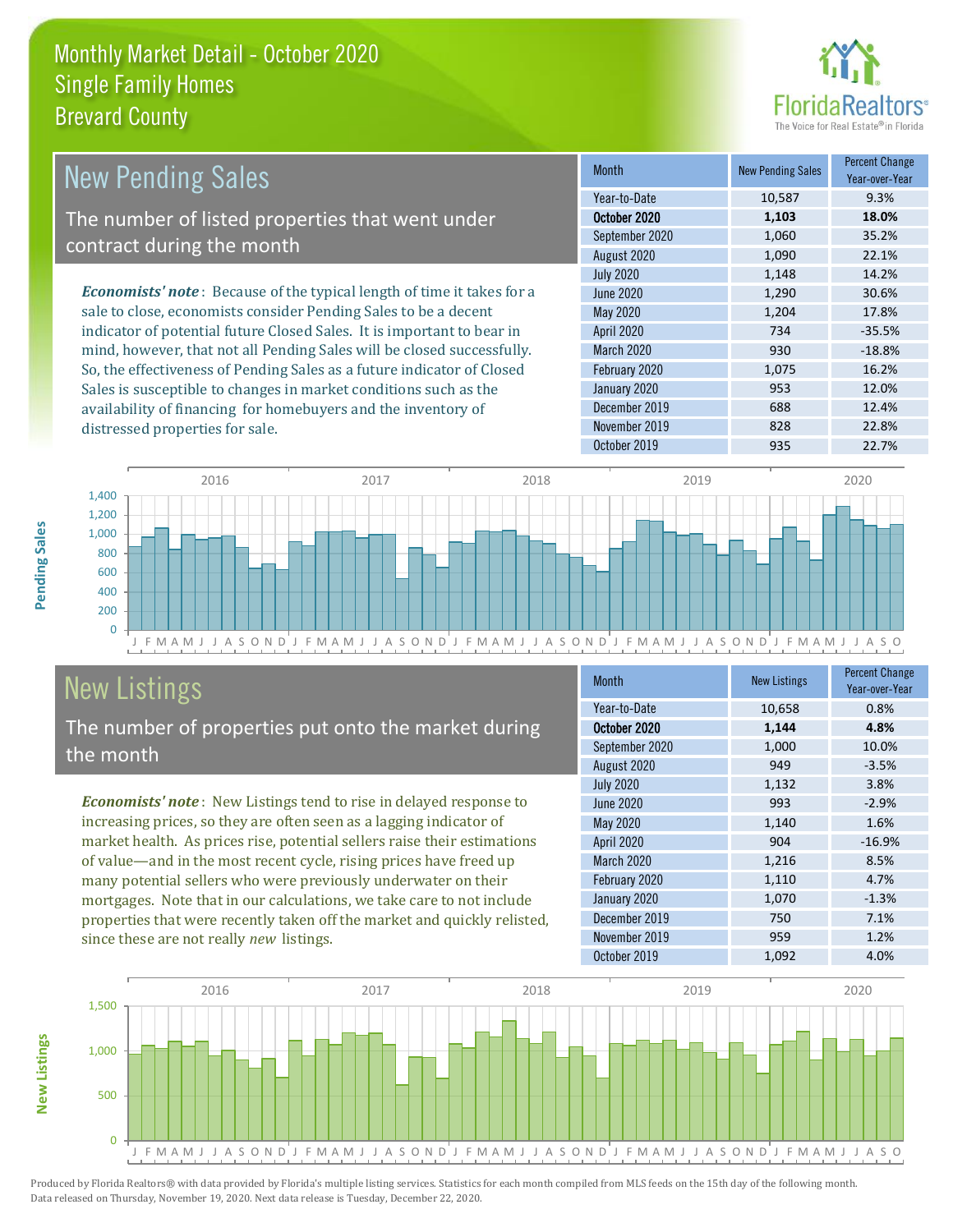

# *Economists' note* : There are a number of ways to define and calculate Inventory (Active Listings) The number of property listings active at the end of the month

Inventory. Our method is to simply count the number of active listings on the last day of the month, and hold this number to compare with the same month the following year. Inventory rises when New Listings are outpacing the number of listings that go off-market (regardless of whether they actually sell). Likewise, it falls when New Listings aren't keeping up with the rate at which homes are going off-market.

| <b>Month</b>      | Inventory | <b>Percent Change</b><br>Year-over-Year |
|-------------------|-----------|-----------------------------------------|
| YTD (Monthly Avg) | 1,930     | $-24.7%$                                |
| October 2020      | 1,375     | $-41.4%$                                |
| September 2020    | 1,393     | $-39.8%$                                |
| August 2020       | 1,517     | $-34.4%$                                |
| <b>July 2020</b>  | 1,691     | $-29.7%$                                |
| <b>June 2020</b>  | 1,767     | $-27.4%$                                |
| May 2020          | 2,220     | $-13.0%$                                |
| April 2020        | 2,436     | $-5.8%$                                 |
| March 2020        | 2,387     | $-13.8%$                                |
| February 2020     | 2,238     | $-24.2%$                                |
| January 2020      | 2,272     | $-22.9%$                                |
| December 2019     | 2,235     | $-20.4%$                                |
| November 2019     | 2,332     | $-20.1%$                                |
| October 2019      | 2,348     | $-16.3%$                                |



# Months Supply of Inventory

An estimate of the number of months it will take to deplete the current Inventory given recent sales rates

*Economists' note* : MSI is a useful indicator of market conditions. The benchmark for a balanced market (favoring neither buyer nor seller) is 5.5 months of inventory. Anything higher is traditionally a buyers' market, and anything lower is a sellers' market. There is no single accepted way of calculating MSI. A common method is to divide current Inventory by the most recent month's Closed Sales count, but this count is a usually poor predictor of future Closed Sales due to seasonal cycles. To eliminate seasonal effects, we use the 12-month average of monthly Closed Sales instead.

| <b>Month</b>             | <b>Months Supply</b> | <b>Percent Change</b><br>Year-over-Year |
|--------------------------|----------------------|-----------------------------------------|
| <b>YTD (Monthly Avg)</b> | 2.0                  | $-35.5%$                                |
| October 2020             | 1.5                  | $-46.4%$                                |
| September 2020           | 1.6                  | $-42.9%$                                |
| August 2020              | 1.8                  | $-35.7%$                                |
| <b>July 2020</b>         | 2.0                  | $-31.0%$                                |
| June 2020                | 2.1                  | $-27.6%$                                |
| May 2020                 | 2.7                  | $-10.0%$                                |
| <b>April 2020</b>        | 2.9                  | $-6.5%$                                 |
| March 2020               | 2.7                  | $-20.6%$                                |
| February 2020            | 2.6                  | $-27.8%$                                |
| January 2020             | 2.6                  | $-27.8%$                                |
| December 2019            | 2.6                  | $-23.5%$                                |
| November 2019            | 2.8                  | $-20.0%$                                |
| October 2019             | 2.8                  | $-15.2%$                                |

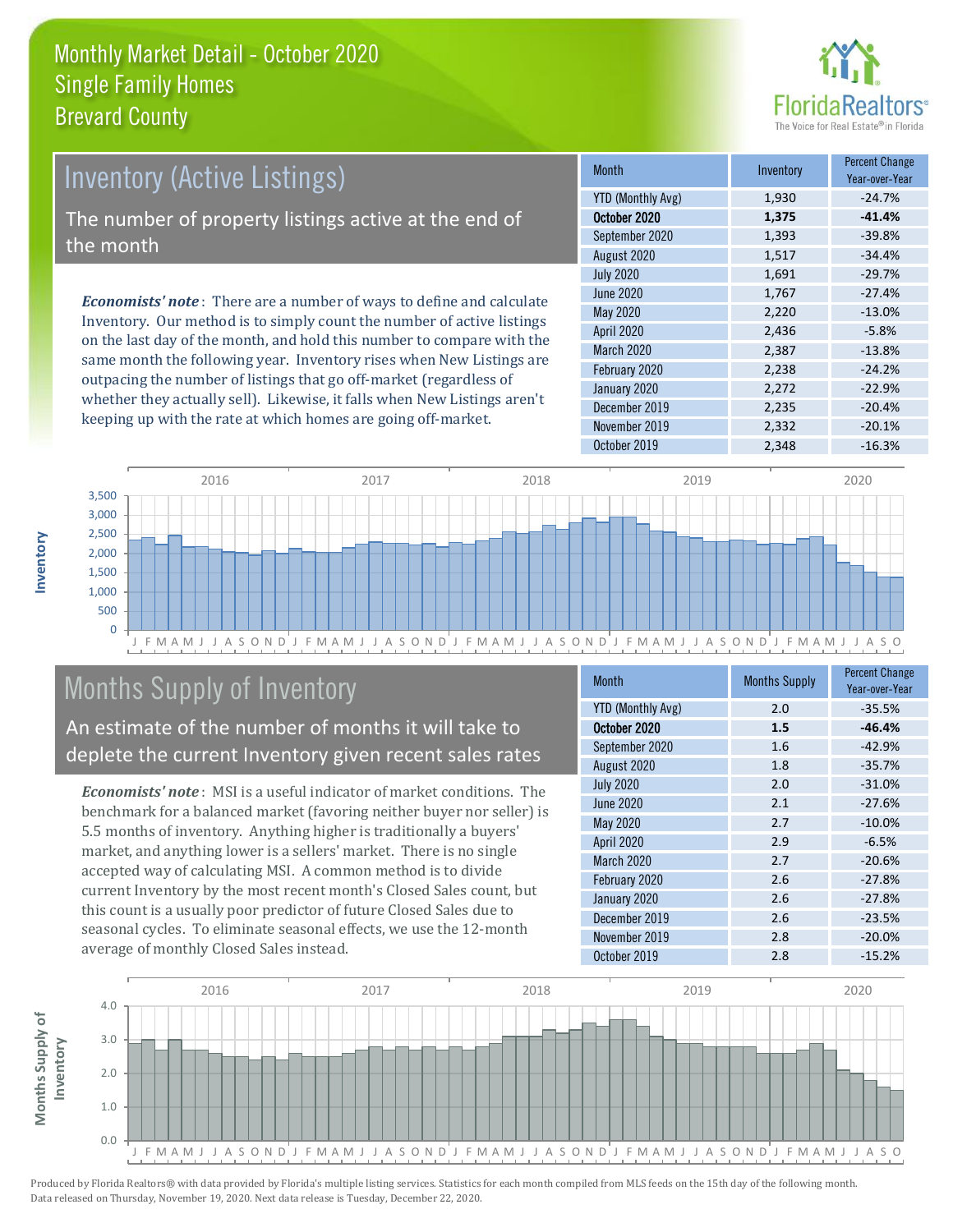

#### \$100,000 - \$149,999 47 -36.5% Sale Price Closed Sales Percent Change Year-over-Year Less than \$50,000 2 N/A  $$50.000 - $99.999$  8  $-46.7\%$ \$150,000 - \$199,999 138 -16.4% \$200,000 - \$249,999 199 46.3% \$400,000 - \$599,999 138 89.0% \$600,000 - \$999,999 65 282.4% *Economists' note:* Closed Sales are one of the simplest—yet most important—indicators for the residential real estate market. When comparing Closed Sales across markets of different sizes, we recommend comparing the percent changes in sales rather than the number of sales. Closed Sales (and many other market metrics) are affected by seasonal cycles, so actual trends are more accurately represented by year-over-year changes (i.e. comparing a month's sales to the amount of sales in the same month in the previous year), rather than changes from one month to the next. \$1,000,000 or more 17 17 325.0% \$250,000 - \$299,999 199 67.2% \$300,000 - \$399,999 216 58.8% 150 200 250 October 2019 October 2020 150 200 250 Closed Sales by Sale Price The number of sales transactions which closed during the month

### Median Time to Contract by Sale Price The median number of days between the listing date and contract date for all Closed Sales during the month

\$100,000 \$149,999 \$150,000 - \$199,999

\$200,000 - \$249,999

\$250,000 - \$299,999

\$300,000 - \$399,999

\$400,000 - \$599,999

*Economists' note* : Like Time to Sale, Time to Contract is a measure of the length of the home selling process calculated for sales which closed during the month. The difference is that Time to Contract measures the number of days between the initial listing of a property and the signing of the contract which eventually led to the closing of the sale. When the gap between Median Time to Contract and Median Time to Sale grows, it is usually a sign of longer closing times and/or declining numbers of cash sales.

| <b>Sale Price</b>     | Median Time to<br>Contract | <b>Percent Change</b><br>Year-over-Year |
|-----------------------|----------------------------|-----------------------------------------|
| Less than \$50,000    | 101 Days                   | N/A                                     |
| \$50,000 - \$99,999   | 8 Days                     | $-78.9%$                                |
| $$100,000 - $149,999$ | 14 Days                    | $-54.8%$                                |
| \$150,000 - \$199,999 | 21 Days                    | $-16.0%$                                |
| \$200,000 - \$249,999 | 11 Days                    | $-63.3%$                                |
| \$250,000 - \$299,999 | 21 Days                    | $-46.2%$                                |
| \$300,000 - \$399,999 | 20 Days                    | $-58.3%$                                |
| \$400,000 - \$599,999 | 19 Days                    | $-69.8%$                                |
| \$600,000 - \$999,999 | 50 Days                    | $-40.5%$                                |
| \$1,000,000 or more   | 44 Days                    | $-76.3%$                                |

\$600,000 - \$999,999

\$1,000,000 or more

 $\Omega$ 50 100



Produced by Florida Realtors® with data provided by Florida's multiple listing services. Statistics for each month compiled from MLS feeds on the 15th day of the following month. Data released on Thursday, November 19, 2020. Next data release is Tuesday, December 22, 2020.

 $\Omega$ 50 100

> Less than \$50,000

\$50,000 - \$99,999

**Median Time to Contract**

**Median Time to Contract**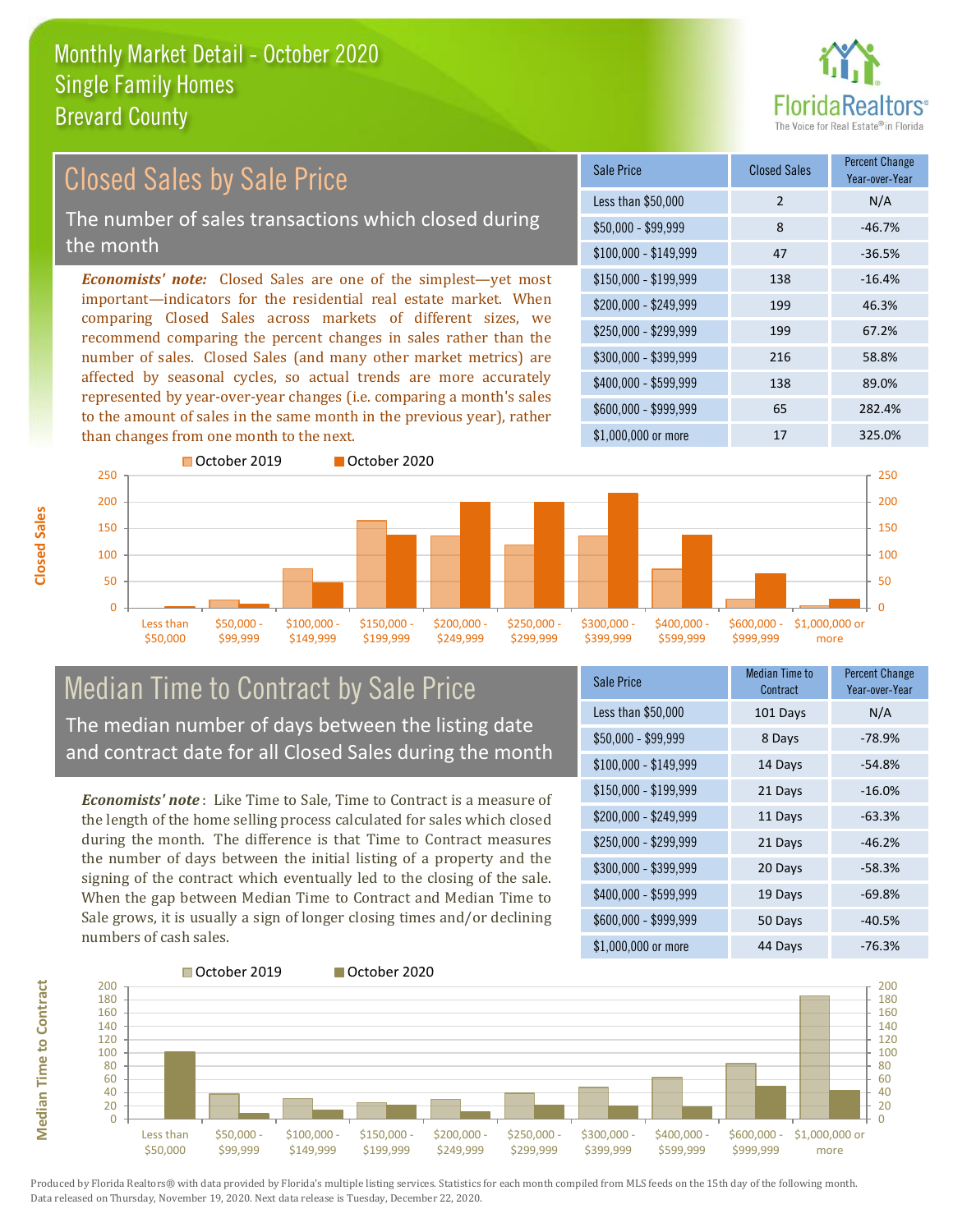

# New Listings by Initial Listing Price The number of properties put onto the market during

the month

*Economists' note:* New Listings tend to rise in delayed response to increasing prices, so they are often seen as a lagging indicator of market health. As prices rise, potential sellers raise their estimations of value—and in the most recent cycle, rising prices have freed up many potential sellers who were previously underwater on their mortgages. Note that in our calculations, we take care to not include properties that were recently taken off the market and quickly relisted, since these are not really *new* listings.

| <b>Initial Listing Price</b> | <b>New Listings</b> | <b>Percent Change</b><br>Year-over-Year |
|------------------------------|---------------------|-----------------------------------------|
| Less than \$50,000           | $\mathbf{1}$        | $-75.0%$                                |
| $$50,000 - $99,999$          | 14                  | $-39.1%$                                |
| $$100,000 - $149,999$        | 34                  | $-64.6%$                                |
| \$150,000 - \$199,999        | 165                 | $-24.3%$                                |
| \$200,000 - \$249,999        | 236                 | 14.0%                                   |
| \$250,000 - \$299,999        | 260                 | 66.7%                                   |
| \$300,000 - \$399,999        | 202                 | 5.2%                                    |
| \$400,000 - \$599,999        | 145                 | 11.5%                                   |
| \$600,000 - \$999,999        | 54                  | 3.8%                                    |
| \$1,000,000 or more          | 33                  | 135.7%                                  |



#### Inventory by Current Listing Price The number of property listings active at the end of the month

*Economists' note* : There are a number of ways to define and calculate Inventory. Our method is to simply count the number of active listings on the last day of the month, and hold this number to compare with the same month the following year. Inventory rises when New Listings are outpacing the number of listings that go off-market (regardless of whether they actually sell). Likewise, it falls when New Listings aren't keeping up with the rate at which homes are going off-market.

| <b>Current Listing Price</b> | Inventory | <b>Percent Change</b><br>Year-over-Year |
|------------------------------|-----------|-----------------------------------------|
| Less than \$50,000           | 3         | $-40.0%$                                |
| $$50,000 - $99,999$          | 11        | $-68.6%$                                |
| $$100,000 - $149,999$        | 40        | $-68.3%$                                |
| $$150,000 - $199,999$        | 138       | $-58.8%$                                |
| \$200,000 - \$249,999        | 203       | $-42.0%$                                |
| \$250,000 - \$299,999        | 272       | $-12.8%$                                |
| \$300,000 - \$399,999        | 257       | $-33.6%$                                |
| \$400,000 - \$599,999        | 202       | $-53.1%$                                |
| \$600,000 - \$999,999        | 159       | $-37.2%$                                |
| \$1,000,000 or more          | 90        | $-21.1%$                                |



Produced by Florida Realtors® with data provided by Florida's multiple listing services. Statistics for each month compiled from MLS feeds on the 15th day of the following month. Data released on Thursday, November 19, 2020. Next data release is Tuesday, December 22, 2020.

**Inventory**